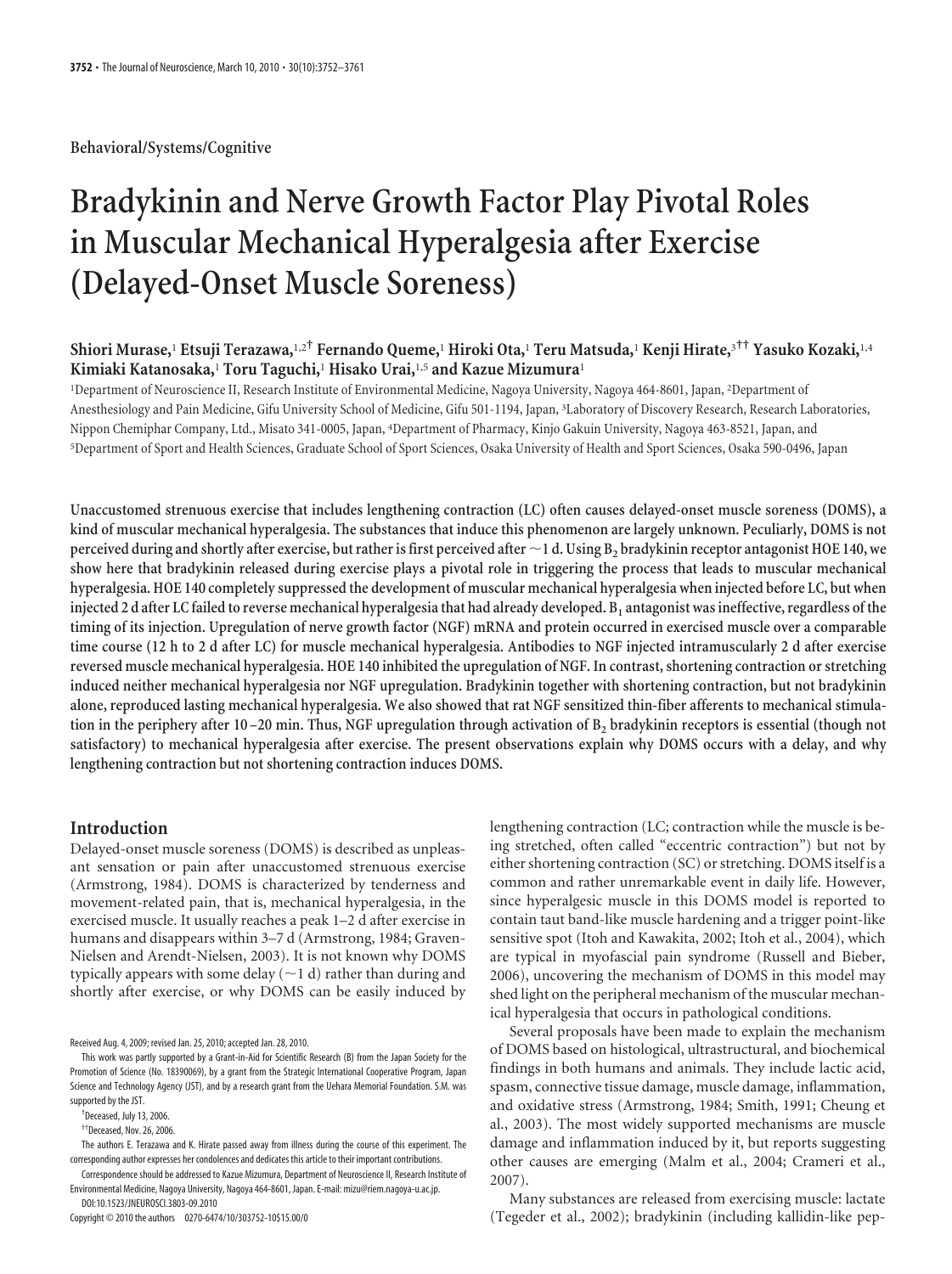

**Figure 1.** B<sub>2</sub>, but not B<sub>1</sub>, antagonist injected before exercise blocked development of muscle mechanical hyperalgesia. **A**, **B**, Decrease in the mechanical threshold of exercised muscle observed  $1-3$  d after LC (saline group, solid circle) was blocked by a  $B_2$ antagonist, HOE 140, administered subcutaneously 30 min before LC (solid triangle in *A*), but not by injection 30 min before threshold measurement on the second day (open triangle in *B*). A B<sub>1</sub> antagonist, des-Arg<sup>10</sup>-HOE 140, had no effect (open square in *A*). Arrows and arrowheads, Time points for antagonist injection and LC loading (on day 0), respectively. Mean  $\pm$  SEM ( $n=6$  for each group).  $^+p$   $<$  0.05,  $^{**}p$   $<$  0.01,  $^+ + ^,$   $^{***}$ , or  $^{***}p$   $<$  0.001 compared with  $-1$  d;  $^+$ saline,  $^*$ des-Arg <sup>10</sup>-HOE 140,  $^{\#}$ HOE 140. C, Percentage suppression of mechanical hyperalgesia (decrease of the withdrawal threshold), see Materials and Methods for calculation; 100% suppression corresponds to no mechanical hyperalgesia. HOE 140, open column; des-Arg<sup>10</sup>-HOE 140, gray column. Not Ex., des-Arg HOE 140 not examined. B<sub>2</sub> antagonist injected before LC almost completely suppressed mechanical hyperalgesia, but neither  $B_1$  nor  $B_2$  antagonist (0.1 mg/kg, s.c.) administered 2 d after LC reversed the mechanical hyperalgesia. B<sub>2</sub> antagonist (0.1 mg/kg, s.c.) administered 30 min after LC had no suppressive effect, either. \*\*p < 0.01, \*\*\*p < 0.001, compared with the saline group.



**Figure 2.** Upregulation of NGF inthe muscle after LC. *A*, NGF mRNA level in exercised EDL muscle(open column) increased from 12 hto 2 d after LC, whereas no change wasseen inthe contralateralside(solid column). Representative reversetranscription-PCR profile of NGF mRNA is at the top. *n*, Number of samples examined. *B*, NGF protein measured by ELISA increased 12 hto 1 d after LC.  $*p$  < 0.05,  $**p$  < 0.01 compared with the control (CTL).

tide) (Blais et al., 1999; Boix et al., 2002); ATP (Li et al., 2003); and other substances (Tegeder et al., 2002). Among these substances, bradykinin, glutamate, and ATP are able to induce not only excitation/sensitization of nociceptors, but also changes in expression of neuropeptides and channels in several types of cell (Ferreira et al., 1993; Baker, 2005; Inoue et al., 2006). However, nobody paid attention to the roles of these substances in DOMS, and not many pharmacological manipulations have been performed except usage of nonsteroidal anti-inflammatory drugs (Cheung et al., 2003).

Nerve growth factor (NGF) is involved in pathological pain conditions (Lewin and Mendell, 1993; Woolf et al., 1994). NGF is produced in inflamed tissues and skeletal muscle after ischemia (Turrini et al., 2002) and nerve injury (Amano et al., 1991), and sensitizes nociceptors, resulting in hyperalgesia (Lewin et al., 1993). It was also reported that intramuscular injection of NGF induced lasting tenderness (Svensson et al., 2003).

In the present experiment, we examined involvement of bradykinin and NGF in DOMS using a rat model of DOMS in which we previously showed the existence of mechanical hyperalgesia (Taguchi et al., 2005a) and increased mechanical sensitivity of muscle thin-fiber afferents (Taguchi et al., 2005b). We found that bradykinin triggers development of muscular mechanical hyperalgesia and NGF serves in its maintenance by sensitizing muscle C-fiber receptors to mechanical stimulation.

## **Materials and Methods**

*Experimental animals*

Male Sprague Dawley rats (SLC), weighing 250 g (7 weeks) at the beginning of the experiments, were used in this study. The animals were kept two to three per cage under a 12 h light/dark cycle (light between 7:00 A.M. and 7:00 P.M.) in an air-conditioned room (22-24°C). They had food and water *ad libitum* throughout the experiment. All experiments were conducted according to the Regulations for Animal Experiments in Nagoya University, and the Fundamental Guidelines for Proper Conduct of Animal Experiments and Related Activities in Academic Research Institutions in Japan.

## *Protocol for LC, SC, and stretching of the extensor digitorum longus muscle*

*LC and SC.* LC was applied as reported previously (Taguchi et al., 2005a). Briefly, on day 0 the animals were anesthetized with sodium pentobarbital (50 mg/kg, i.p.). LC was induced in the lower hindleg extensors [mainly the extensor digitorum longus (EDL) muscle] by electrical stimulation of the common peroneal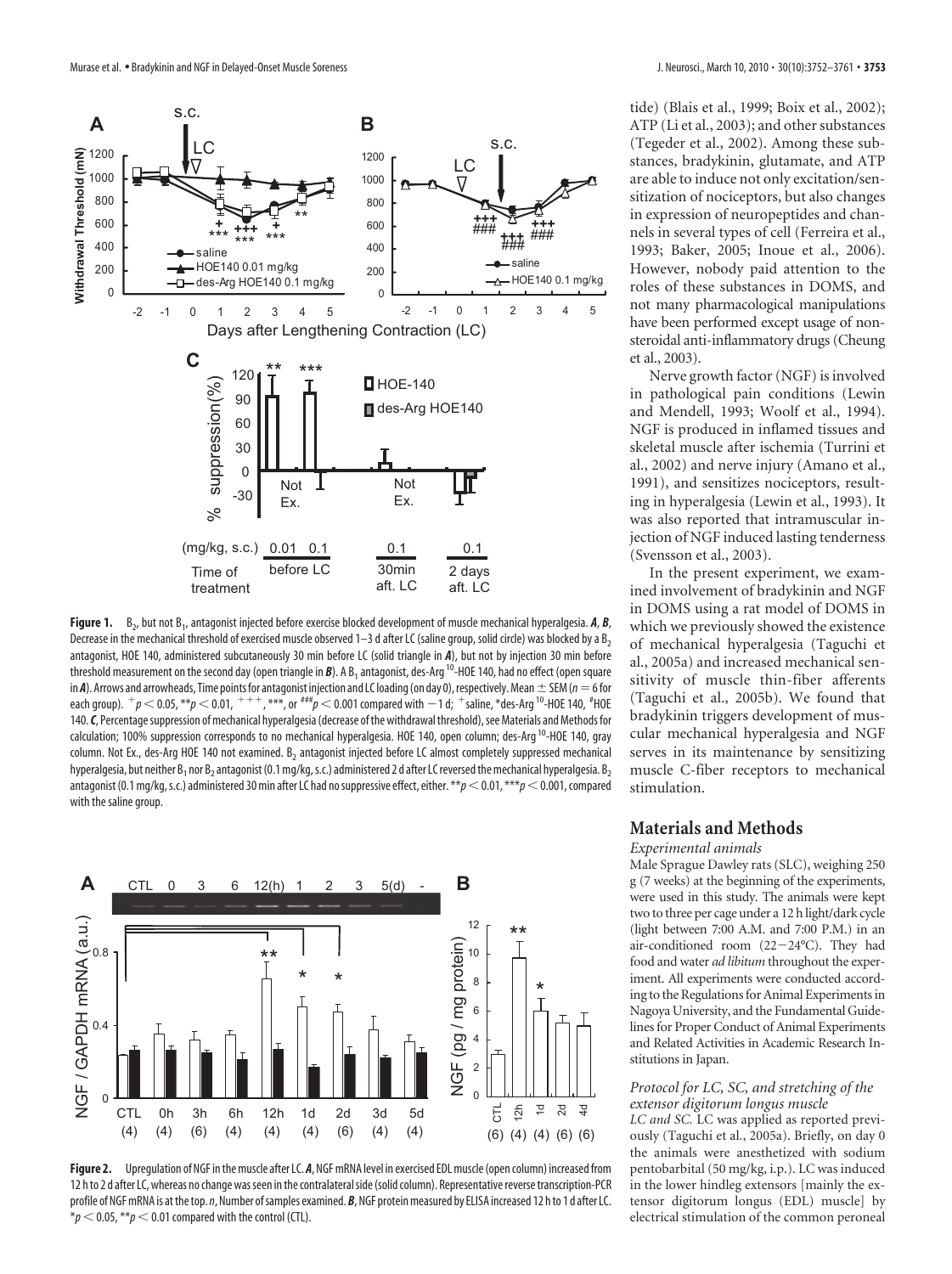nerve through a pair of needle electrodes inserted near the nerve. Electrical stimulation with the following parameters was applied for 1 s: current strength of three times the twitch threshold ( $\leq$ 100  $\mu$ A) and a frequency of 50 Hz with pulse duration of 1 ms. The ankle joint was plantar flexed in synchrony with muscle contraction with use of a linearized servomotor (CPL28T08B-06C2T, Oriental Motor) to stretch the lower hindleg extensors and then returned to the starting position over a 3 s resting period. This cycle was repeated for a total of 500 repetitions. The method of SCs was similar to that for LCs except for the absence of muscle stretching. After the rats recovered from anesthesia after exercise, they behaved, ate, and drank normally.

*Stretching the muscle.* To ensure intensive stretching similar to that during LC, direct stretching of the EDL muscle was performed as follows. A small incision  $(\sim 0.5 \text{ cm})$  was made on the dorsum of the right hindpaw, and the tendons of the EDL muscle were separated from the surrounding connective tissue and tightly ligated. They were manually pulled by  $\sim$  2 mmfor 1 s while the knee wasfixed by two acrylic bars from the both sides and then returned to the starting position over 3 s. This cycle was repeated



**Figure 3.** SC induced neither DOMS nor NGF mRNA upregulation in the EDL muscle. *A*, Muscular mechanical hyperalgesia was induced in rats that underwent LC (solid circle) but not those that underwent SC (open triangle). Vertical axis, Withdrawal threshold (in mN) of the exercised muscle, measured by Randall–Selitto apparatus. Horizontal axis, Days after exercise. Arrowhead, Time point when LC or SC was performed (on day 0). Mean  $\pm$  SEM ( $n=6$  for each group).  $*p<$  0.05,  $**p<$  0.01 compared with  $-1$  d.  $B$ , There was much less, thus not significant, upregulation of NGF mRNA in the EDL muscle from SC (obliquely hatched column) and stretching (cross-hatched column) than from LC (open column). Relative NGF/GAPDH mRNA abundance in the EDL muscle 12 h after LC or SC. \*\* $p < 0.01$  compared with the control group (CTL, black column), Dunnett's multiple-comparison test after one-way ANOVA,  $n = 4$  each.

500 times, the same as in LC. The tendons of the contralateral EDL muscle were also ligated without stretching and served as a control.

#### *Withdrawal threshold measurement*

A Randall–Selitto analgesiometer (Ugo Basile) equipped with a probe of tip diameter 2.6 mm was used to measure the withdrawal threshold of the extensors of lower hindleg (EDL muscle included). A probe of tip diameter 5 mm was used to measure the withdrawal threshold of the gastrocnemius muscle. Use of a probe with a tip diameter of  $\geq$  2.6 mm allows measurement of muscle mechanical nociceptive threshold (Takahashi et al., 2005; Nasu et al., 2010). The animals were restrained around the trunk with a towel to calm them and treated gently during the experiments. The probe was applied to the belly of the lower hindleg extensors or lateral belly of the gastrocnemius muscle through shaved skin. The speed of force applied was set at 157 mN/s, and there was a cutoff of 2450 mN for loading to avoid damaging the tissue. The intensity of pressure causing an escape reaction was defined as the withdrawal threshold. Each series of experiments was performed at almost the same period of time during the day to avoid circadian fluctuations. Training sessions were performed for at least four consecutive days. Measurements were performed 7 or 10 times at several-minute intervals, and the mean value of the latter five trials was taken as the threshold.

Experimenters were blind to which rats received which treatment (LC, SC, or stretching), drug, or vehicle.

## *Drugs, calculation of percentage suppression of hyperalgesia by drugs, and time schedule*

*Bradykinin antagonists.* HOE 140 (B<sub>2</sub> antagonist, 0.01, 0.1 mg/kg, Sigma) and des-Arg<sup>10</sup>-HOE 140 ( $B_1$  antagonist, 0.1 mg/kg, Sigma) were dissolved in saline and subcutaneously injected into the skin of the back 30 min before exercise or 30 min before measuring the mechanical withdrawal threshold on the second day after exercise. HOE 140 was also injected in another group of animals 30 min after exercise. These antagonists are receptor specific (Hock et al., 1991; Wirth et al., 1991), and the dosages used are sufficient to antagonize bradykinin in a postoperative pain model (Muratani et al., 2005) and inflamed conditions (Fox et al., 2003).

The percentage suppression of the decrease in muscle mechanical withdrawal threshold was calculated as follows. Differences in withdrawal threshold 2 d after exercise from that on day  $-1$  in the vehicle group ( $\Delta$ threshold-veh) or drug group ( $\Delta$ threshold-drug) were calculated, and differences (suppression) between  $\Delta$ threshold-drug and  $\Delta$ threshold-veh were normalized with  $\Delta$ threshold-veh, and expressed as percentages.

Anti-NGF antibody. Anti-NGF antibody (10 or 30  $\mu$ g, R & D Systems) was injected into the belly of the EDL muscle of the right hindlimb. Exact placement of the tip of the injection needle was assured by dorsiflexion of the middle three toes of the hindpaw in response to electrical stimulation through the electrode attached to the injection needle.

A volume of 5  $\mu$  (for a 10  $\mu$ g injection) to 7  $\mu$  (for a 30  $\mu$ g injection) of anti-NGF antibody was injected under halothane anesthesia (2%, Takeda Chemical Industries). An equivalent volume (5  $\mu$ l for saline, and 5 and 7  $\mu$ l, respectively, for 10 and 30  $\mu$ g of normal goat IgG in PBS) was injected into the right EDL muscle in the control group. They were injected 6 h after exercise or on the second day after exercise. Withdrawal threshold on the second day after LC was measured twice, once before antibody injection and once 3– 4 h afterward. We also checked the effects of anti-NGF antibody on withdrawal thresholds in normal rats (30  $\mu$ g in  $7 \mu$ l, i.m.) and the systemic effects of this antibody injected intraperitoneally (30  $\mu$ g in 7  $\mu$ l) 2 d after LC.

*Anti-IL-6 antibody*. Anti-IL-6 antibody (1  $\mu$ g/5  $\mu$ l PBS, R & D Systems) was injected into the belly of the EDL muscle 2 d after LC, similarly to the anti-NGF antibody. The dosage used was reported to be effective in a burn-injury model (Summer et al., 2008).

*NGF*. NGF [NGF- $\beta$  (rat recombinant), Sigma, 0.2 or 0.8  $\mu$ M, 20  $\mu$ l] was injected into the lateral belly of the gastrocnemius muscle of the right hindlimb under isoflurane anesthesia (2%, Abbott). An equivalent volume of vehicle solution (PBS) was injected into the right gastrocnemius muscle of the control group. Withdrawal threshold was measured before injection, and 0.5, 1, 2, 3, 4, and 5 h and 1, 2, 3, 4, and 5 d after injection.

*Bradykinin*. Bradykinin (Peptide Institute, 10 or 30  $\mu$ g in 5  $\mu$ l) was injected into the right EDL muscle over 30 min using a microsyringe pump under halothane anesthesia. An equivalent volume of vehicle solution (PBS) was injected into the right EDL muscle of the control group. Withdrawal threshold was measured before injection, 2 and 6 h after injection, and 1, 2, 3, 4, and 5 d after injection. The amount of bradykinin was set at  $>$ 10,000 times the amount reported to be released into superfusate in an *in vitro* experiment (Boix et al., 2002), on the assumption that only a small part of the produced bradykinin was released into the superfusate and recovered from it, and that it would be rapidly metabolized *in vivo*.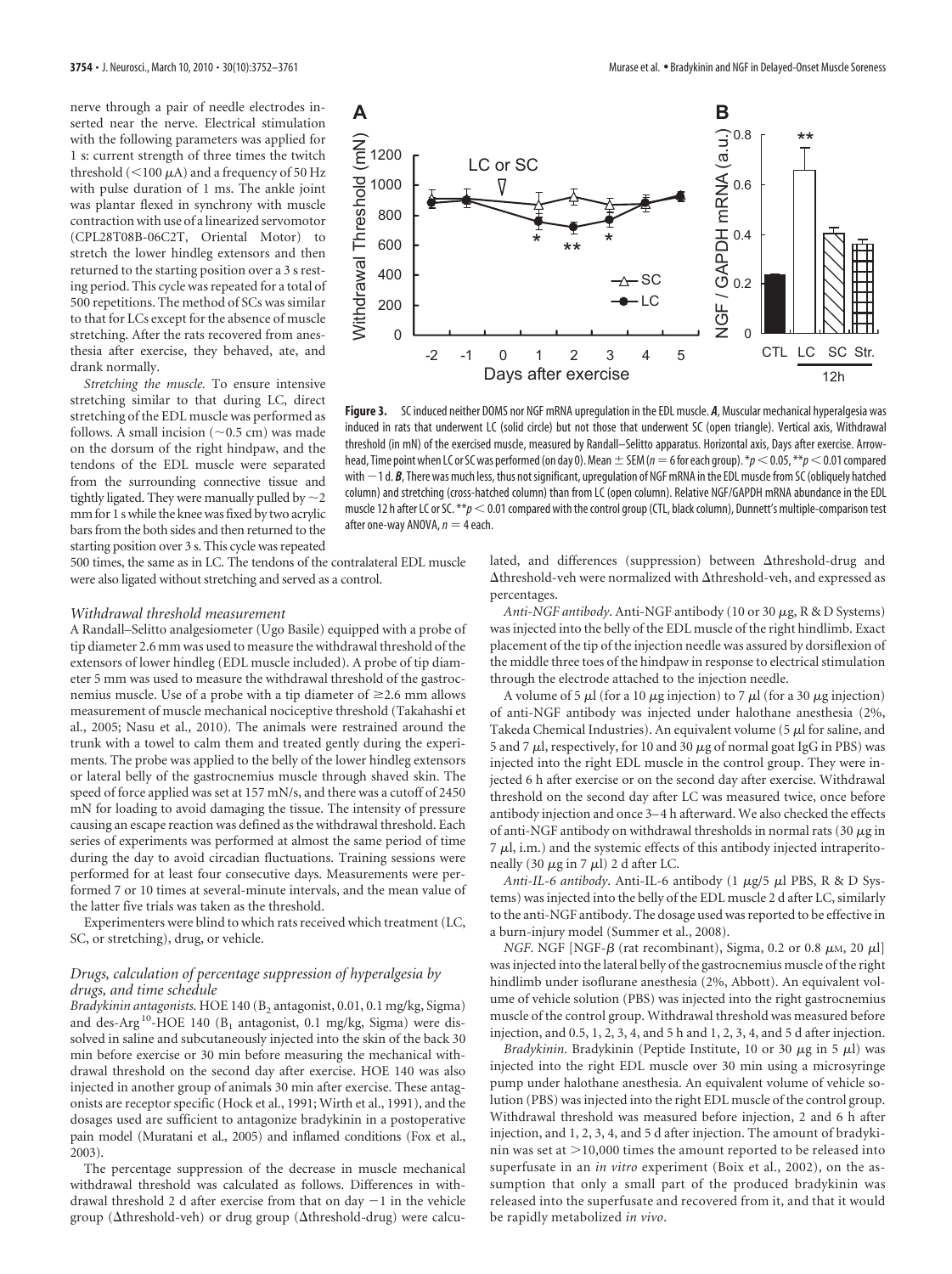#### *RNA isolation and reverse transcription-PCR*

The EDL muscle was removed under anesthesia immediately after LC (0 h); 3, 6, and 12 h after LC; and 1, 2, 3, and 5 d after LC. To examine whether there was any interaction between bradykinin and NGF, additional samples were taken after the treatment with HOE 140 (0.1 mg/kg, s.c.). This drug was administered before LC, and the EDL muscle was removed 12 h after LC. Tissue samples from individual rats were weighed, 30 mg of each sample was homogenized in lysis buffer, and total RNA was extracted with RNeasy Fibrous Tissue Mini Kit (QIAGEN). The amount of total RNA was evaluated by spectrophotometry (Genequantpro, GE Healthcare). One microgram samples of RNA preparations were transcribed to cDNA with M-MLV Reverse Transcriptase (Promega) at 42°C for 50 min. Five microliter aliquots of the resultant solution of reverse transcriptase reaction were taken into each PCR and amplified with NGF primers (sense: 5'-ttcggacactctggatttagact-3'; antisense: 5'gatttggggctcggcacttg-3') or primers for interleukin (IL)-1 $\beta$  (sense: 5'aagccaacaagtggtattctc-3'; antisense: 5'-ttgtttgggatccacactctc-3'), IL-6 (sense: 5 -atgttgttgacagccactgc-3 ; antisense: 5 -acagtgcatcatcgctgttc-3 ) or tumor necrosis factor (TNF)- $\alpha$  (sense: 5'-atgtggaactggcagaggag-3'; antisense: 5'ggccatggaactgatgagag-3 ). The data were measured at the exponential phases of the PCRs. Specifically, the reactions were run for 33 cycles (94°C, 30 s; 55°C, 30 s; 72°C, 1 min) for NGF; 35 cycles (94°C, 30 s; 53°C, 30 s; 72°C, 1 min) for IL-1 $\beta$ ; 35 cycles (94°C, 30 s; 55°C, 30 s; 72°C, 1 min) for IL-6; and 35 cycles (94°C, 30 s; 66°C, 30 s; 72°C, 1 min) for TNF-α. Glyceraldehyde-3phosphate dehydrogenase (GAPDH), as an internal standard, was also amplified using the following primers: sense: 5'-gtgaaggtcggtgtcaacggattt-3'; and antisense: 5'-cacagtcttctgagtggcagtgat-3'. The PCR was run for 21 cycles with an annealing temperature of 55°C. PCR products were resolved by electrophoresis through a 1.5% agarose gel. The amplified DNA fragments were detected by ethidium bromide staining. The ethidium bromide-stained bands were visualized by UV light, and the optical density of the bands was analyzed with ImageJ software (free software developed by National Institutes of Health). The values were normalized against GAPDH for analysis.

#### *NGF ELISA*

NGF levels in muscle tissue extracts were measured by ELISA (NGF  $E_{\rm max}$ ImmunoAssay System, Promega) according to the manufacturer's instructions. The minimum assay sensitivity for NGF was 15.6 pg/ml. All measurements were performed in duplicate.

#### *Single-fiber recording from muscle C-afferent fibers*

Rat EDL muscle-common peroneal nerve preparation was used. The methods of obtaining single-fiber activities, stimulation, and analysis were described previously (Taguchi et al., 2005b). Briefly, the EDL muscle from both hindlimbs was carefully removed with the common peroneal nerve attached under pentobarbital anesthesia (50 mg/kg, i.p.). Animals were killed with an overdose of the same anesthetic after removal of the preparation. The isolated preparation was then placed in an organ bath with the proximal and distal ends of the EDL muscle pinned in the test chamber. The preparation was maintained at  $34.0 \pm 0.5$ °C, pH 7.4, under superfusion with modified Krebs–Henseleit solution (Krebs solution), which contained (in  $mm$ ) 110.9 NaCl, 4.7 KCl, 2.5 CaCl<sub>2</sub>, 1.2  $MgSO_4$ , 1.2 KH<sub>2</sub>PO<sub>4</sub>, 25.0 NaHCO<sub>3</sub>, and 20.0 glucose, and was continuously bubbled and equilibrated with a gas mixture of 95%  $O_2$  and 5%  $CO<sub>2</sub>$ . The common peroneal nerve was drawn through a hole to the recording chamber filled with paraffin oil. Single-fiber activities were obtained by the dissection method. The muscle C-fiber sensory receptors used in this experiment fulfilled the following criteria: (1) sensitivity to mechanical stimulation by probing with a glass rod; (2) no intensitydependent increase in the discharge rate while the muscle was stretched by a length of a few millimeters (to exclude muscle spindle afferents); and (3) conduction velocity slower than 2.0 m/s. The conduction velocity of the fibers was calculated from the distance and conduction latency of a spike induced by electrical stimulation of the receptive field (intensity just above the threshold to obtain constant action potentials, up to 50 V with pulse duration of 100-500  $\mu$ s). Mechanical stimulus was applied by a stimulator with feedback regulation of the force (manufactured by S. Aizawa, Goto College of Medical Arts and Science, Tokyo, Japan). The stimulator had a plastic, cylindrical probe with a flat tip (tip size, 2.28



**Figure 4.** Time course of changed expression of IL-1 $\beta$ , IL-6, and TNF- $\alpha$  mRNAs in exercised EDL muscle after LC.  $A-C$ , Expression of IL-1 $\beta$  (A), IL-6 (B), and TNF- $\alpha$  (C) mRNAs increased biphasically or triphasically after LC. Notably, a marked increase of these mRNAs was observed immediately after LC. *n*, number of samples examined.  $*p < 0.05$ ,  $**p < 0.01$  compared with the control group (CTL), Dunnett's multiple-comparison test after one-way ANOVA.

mm<sup>2</sup>). A ramp mechanical stimulus, linearly increasing from 0 to 196 mN in 10 s, was applied to the most sensitive point of the identified receptive field. The mechanical threshold was defined as the intensity that induced a discharge that exceeded the mean frequency plus 2 SDs of spontaneous discharges during the control period, when there were two or more consecutive discharges exceeding this level. Mechanical response was examined two times with an interval of 10 min, and then NGF [NGF- $\beta$  (rat recombinant), Sigma, 0.8  $\mu$ M, 5  $\mu$ l/5 s] was injected 2 mm from the receptive field of a fiber through a 30 ga needle. Thereafter, mechanical response was examined 10, 20, 30, 60, and 120 min after the injection of NGF. The threshold and discharge numbers of the PBS group at each time point were averaged. Each value for both the NGF and PBS groups at each time point was normalized with this averaged value, and expressed as a percentage. The mean and SEM were then calculated.

#### *Statistical analysis*

Change in withdrawal threshold during the observation period was examined with one-way ANOVA followed by Bonferroni's multiple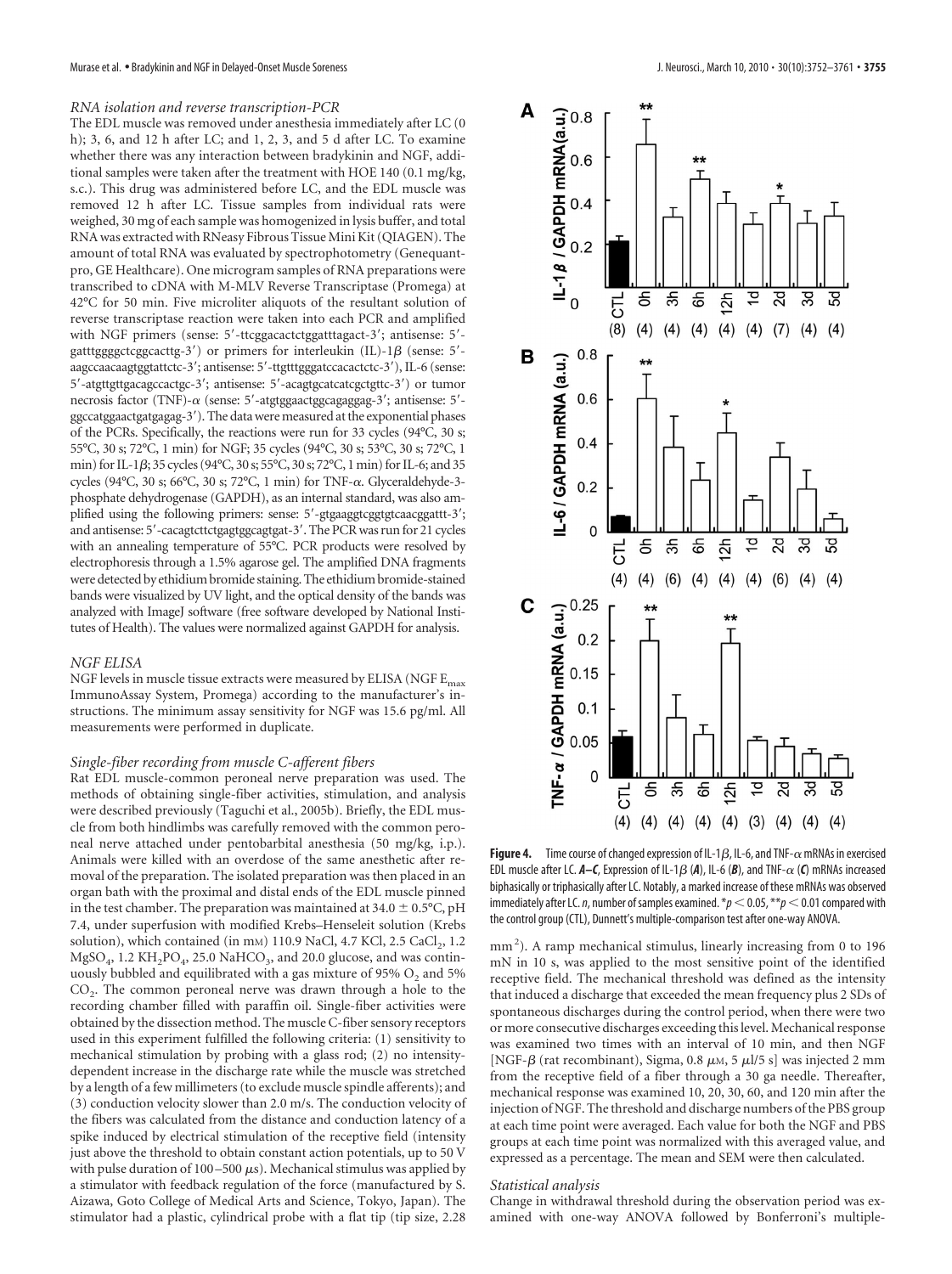comparison test, compared with the threshold on day -1. Percentage suppression was statistically analyzed with one-way ANOVA followed by Bonferroni's multiple-comparison test, compared with the control (vehicle) group. The effects of bradykinin (two dosages) or PBS intramuscular injection were analyzed with two-way ANOVA.

The change in mRNA and protein was examined with one-way ANOVA followed by Dunnett's multiple-comparison test, compared with day  $-1$ . The change in mRNAs after SC and stretch was examined with one-way ANOVA followed by Dunnett's multiplecomparison test, compared with the control group. The effect of HOE 140 on mRNA and protein expression of NGF at 12 h was examined with an unpaired *t* test.

In single-fiber recording experiments, the response threshold and number of discharges were statistically analyzed with the Mann– Whitney *U* test for absolute values at each time point.  $p < 0.05$  was considered statistically significant.

#### **Results**

## **Effects of bradykinin receptor antagonists on DOMS**

To determine whether DOMS is mediated by bradykinin receptors, we examined the effects of  $B_1$  and  $B_2$  bradykinin antagonists on muscle mechanical hyperalgesia after LC. In the saline-injected group, the mechanical withdrawal threshold of exercised muscle measured by Randall–Selitto analgesiometer decreased 1 d after LC, and this decrease in threshold reached the lowest level 2 d after exercise (Fig. 1*A*), which means muscular mechanical hyperalgesia developed, as reported previously (Taguchi et al., 2005a). When a  $B_2$ bradykinin receptor antagonist, HOE 140 (0.01 or 0.1 mg/kg, s.c.), was administered 30 min before LC, mechanical hyperalgesia did not appear at any time during the

observation period up to 5 d after LC (Fig. 1*A*). Since the effect of HOE 140 lasts only for several hours*in vivo* (Bao et al., 1991), it is worth noting that generation of mechanical hyperalgesia was completely suppressed with a single injection. To determine the exact time of the action of bradykinin, we injected HOE 140 30 min after LC and found it had no effect at all (Fig. 1*C*). Meanwhile, HOE 140 injected 2 d after LC failed to reverse mechanical hyperalgesia (Fig. 1B, C). Unlike the B<sub>2</sub> receptor antagonist, a B<sub>1</sub> receptor antagonist, des-Arg 10-HOE 140 (0.1 mg/kg, s.c.) failed to suppress the mechanical hyperalgesia after LC regardless of the timing of the injection (Fig. 1*A*,*C*).

## **The time course of NGF upregulation in LC loaded muscle**

Next, we examined the possible involvement of NGF. NGF mRNA in exercised EDL muscle significantly increased 12 h after LC and remained at increased levels up to 2 d after LC (Fig. 2*A*). This time course of increased NGF mRNA was comparable with the time course of muscle mechanical hyperalgesia after LC. Clear upregulation of NGF protein in exercised EDL muscle was observed



Figure 5. *A–D*, Effects of HOE 140 on IL-1 $\beta$  (A), IL-6 (B), and TNF- $\alpha$  (C) mRNAs after LC, their changed expression after SC and stretching, and the effect of anti-IL-6 antibody on mechanical hyperalgesia after LC (*D*). *A–C*, HOE 140 had no effect on increase of IL-6 and TNF- $\alpha$  mRNA immediately after LC. Increase of IL-6 mRNA 12 h after LC was suppressed by HOE 140 but not TNF- $\alpha$  mRNA. Shortening contraction also induced upregulation of IL-1 $\beta$ , IL-6, and TNF- $\alpha$  immediately after exercise. TNF- $\alpha$  mRNA also increased 0 and 12 h after stretching, but neither IL-6 nor IL-1 $\beta$  mRNA increased.  $n = 4$  each, except for control group in IL-1 $\beta$  ( $n =$ 8) and 0 h samples in stretching group ( $n=6$ ).  $*p<$  0.05,  $**p<$  0.01 compared with the control group (CTL). *D*, Arrow indicates the time of intramuscular injection of anti-IL-6 antibody.  $f^+p < 0.01$ ,  $f^+p < 0.001$  compared with  $-1$  d in  $\bm{D}$ . N.S., no significant difference before and after injection, Bonferroni's multiple-comparison test after one-way ANOVA. Intramuscular injection of anti-IL-6 antibody 2 d after LC (D) did not affect muscle mechanical hyperalgesia ( $n = 6$ ).

by ELISA 12 h to 1 d after LC (Fig. 2*B*), and NGF protein level tended to remain higher than in the control up to 4 d after LC.

DOMS can be easily induced by lengthening contraction but not by either shortening contraction or stretching. We confirmed that neither shortening contraction (Fig. 3*A*) nor stretching (data not shown) led to mechanical hyperalgesia. Neither shortening contraction nor stretching induced a statistically significant upregulation of NGF mRNA 12 h after exercise (Fig. 3*B*).

We also examined the change in mRNAs of other cytokines (IL-1 $\beta$ , IL-6, and TNF- $\alpha$ ). Biphasic or triphasic increases were observed at 0, 6, or 12 h and 2 d (in the case of IL-1 $\beta$ ) after LC (Fig. 4*A–C*). Shortening contraction that did not induce mechanical hyperalgesia (Fig. 3*A*) also induced an increase in mRNA of all three cytokines immediately after exercise (Fig. 5*A–C*). In addition, HOE 140 failed to suppress the upregulation of TNF- $\alpha$ (Fig. 5*C*). Upregulation of IL-6 12 h after LC was suppressed by HOE 140, but anti-IL-6 antibody (1  $\mu$ g in 5  $\mu$ ) injected into the EDL muscle 2 d after LC failed to reverse the hyperalgesia (Fig. 5*D*). These data suggest that these substances are unlikely to contribute significantly to mechanical hyperalgesia after exercise. However, the possibility remains that these substances play some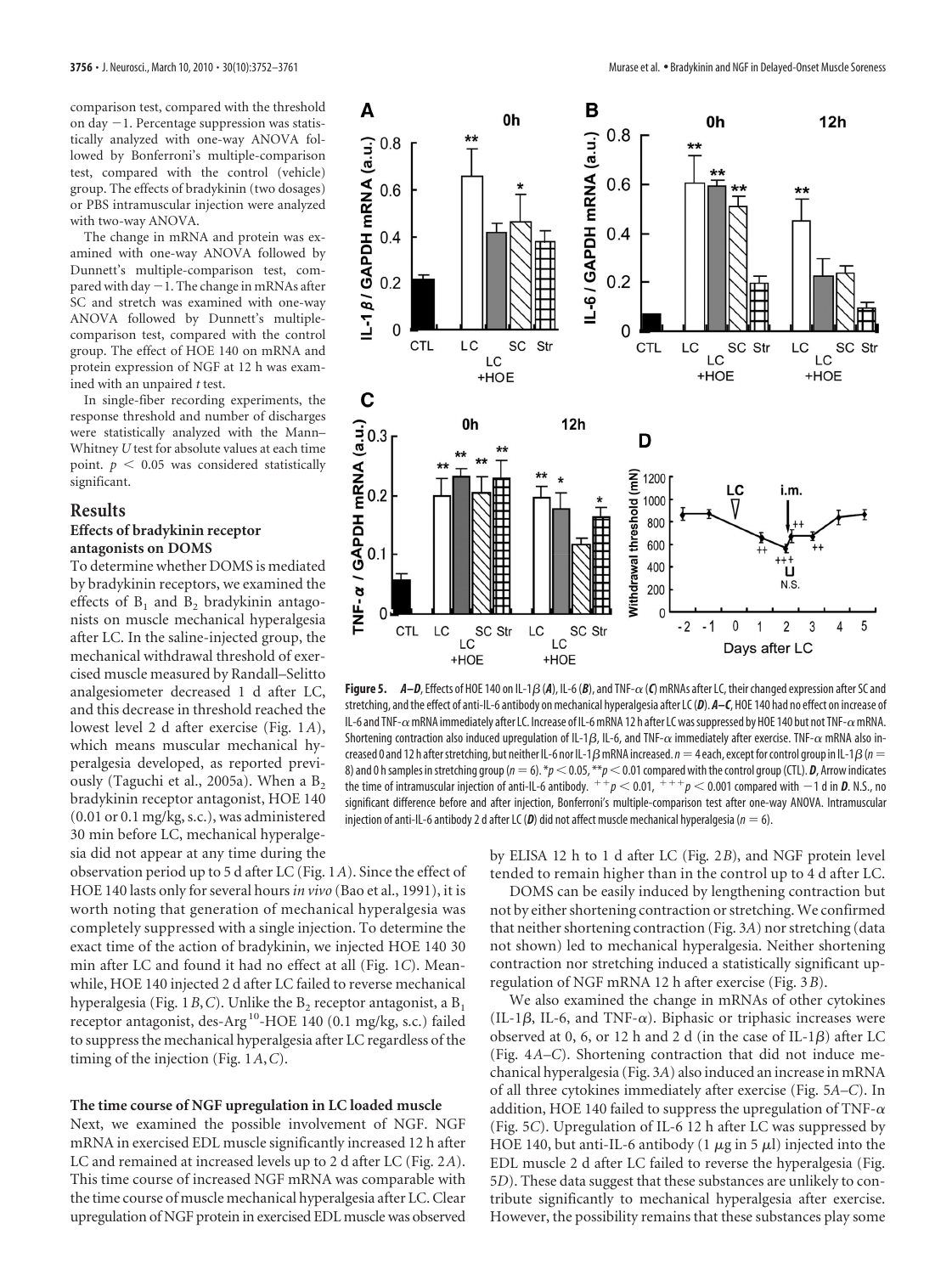

**Figure 6.** Effects of intramuscular injection of anti-NGF antibody and NGF. A, B, Anti-NGF antibody (10  $\mu$ g, i.m.) 6 h (A) and (30  $\mu$ g, i.m.) 2 d (*B*, right) after LC blocked and reversed, respectively, the mechanical hyperalgesia seen after LC ( $n = 6$  in *A*;  $n = 8$ in *B*, right) in the saline (A) and normal goat IgG (B) control groups (solid circle). However, anti-NGF antibody (10  $\mu$ g, i.m.) injected 2 d after LC failed to reverse the generated hyperalgesia after LC (B, left,  $n = 6$  for each group).  $+$  or  $*p < 0.05$ ,  $+$   $+$  or  $*p <$ 0.01,  $^{+++}$  or  $^{***}p <$  0.001 compared with  $-1$  d;  $^+$ control group, \*anti-NGF antibody. *C*, NGF (20  $\mu$ l) injected into the gastrocnemius muscle decreased the muscular mechanical nociceptive threshold ( $n = 8$  for each group).  $+p < 0.05$ ,  $++$  or  $^{**}$  $p$   $<$  0.01,  $^{+++}$  or  $^{***}$  $p$   $<$  0.001 compared with  $-$  1 d;  $^+$  0.2  $\mu$ m group, \*0.8  $\mu$ m group. Note that the baseline withdrawal threshold was higher than in *A* and *B* because a larger probe was used to measure the threshold and that the horizontal axis is not linear.

role in the intermediary processes to produce mechanical hyperalgesia.

## **Involvement of NGF in muscle mechanical hyperalgesia after LC**

To confirm the involvement of NGF in muscular mechanical hyperalgesia after LC, we injected anti-NGF antibodies intramuscularly. Anti-NGF antibody (10  $\mu$ g in 5  $\mu$ l) injected into the EDL muscle 6 h after LC completely blocked generation of mechanical hyperalgesia (Fig. 6*A*). The same dose of anti-NGF antibody injected 2 d after LC failed to reverse the generated hyperalgesia (Fig. 6*B*, left), but a triple dose (30  $\mu$ g in 7  $\mu$ l) clearly (~70%) but partially reversed existing mechanical hyperalgesia in 3–4 h (Fig. 6*B*, right). Anti-NGF antibody (30  $\mu$ g, i.m.) did not affect the mechanical withdrawal thresholds in normal rats ( $p > 0.05$ , one-way ANOVA,  $n =$ 5). This indicates that the muscular withdrawal threshold is not influenced by NGF under normal conditions. We also found that the antibody administered intraperitoneally 2 d after LC did not attenuate muscle mechanical hyperalgesia  $(p > 0.05$ , no significant difference in the withdrawal threshold before and after injection, Bonferroni's test after one-way ANOVA,  $n = 6$ ), suggesting that NGF works locally in the muscle.

To confirm whether NGF induced long-lasting muscular mechanical hyperalgesia, we injected NGF into the gastrocnemius muscle and measured withdrawal threshold over several days. NGF (0.2  $\mu$ M, 20  $\mu$ l) induced mechanical hyperalgesia 2–5 h after injection (Fig. 6*C*). Longerlasting mechanical hyperalgesia, up to 2 d, was induced by NGF injection at the fourfold higher concentration of 0.8  $\mu$ M (Fig. 6*C*).

## **Relationships between bradykinin and NGF**

To clarify whether bradykinin released during exercise induces NGF upregulation in exercised muscle, we measured NGF mRNAs or proteins in the muscle after the  $B<sub>2</sub>$  receptor antagonist injection. HOE 140 at the same dosage (0.1 mg/kg, s.c.) as that which suppressed generation of DOMS significantly suppressed the increase of NGF mRNA 12 h after exercise, from  $0.65 \pm 0.09$  arbitrary units (no drug group, normalized with GAPDH mRNA) to  $0.38 \pm 0.03$  arbitrary units (HOE 140injected group,  $n = 4$  each,  $p < 0.05$ , unpaired *t* test). The increase in NGF protein 12 h after LC was also significantly suppressed (no drug group,  $9.70 \pm 1.21$  pg/mg protein; HOE 140-injected group, 5.38  $\pm$ 0.49 pg/mg protein,  $p < 0.05$ ,  $n = 4$  each).

Contrary to our expectation, injection of bradykinin alone (10 and 30  $\mu$ g over 30 min) into EDL muscle failed to induce persistent muscle mechanical hyperalgesia (Fig. 7*A*) and caused a small decrease in withdrawal threshold for only a short time (until  $\sim$  6 h after injection). The control PBS group also showed a small decrease in mechanical threshold. There was no significant interaction between time and treatment  $(F_{(16,112)} = 1.09, p > 0.05)$ ,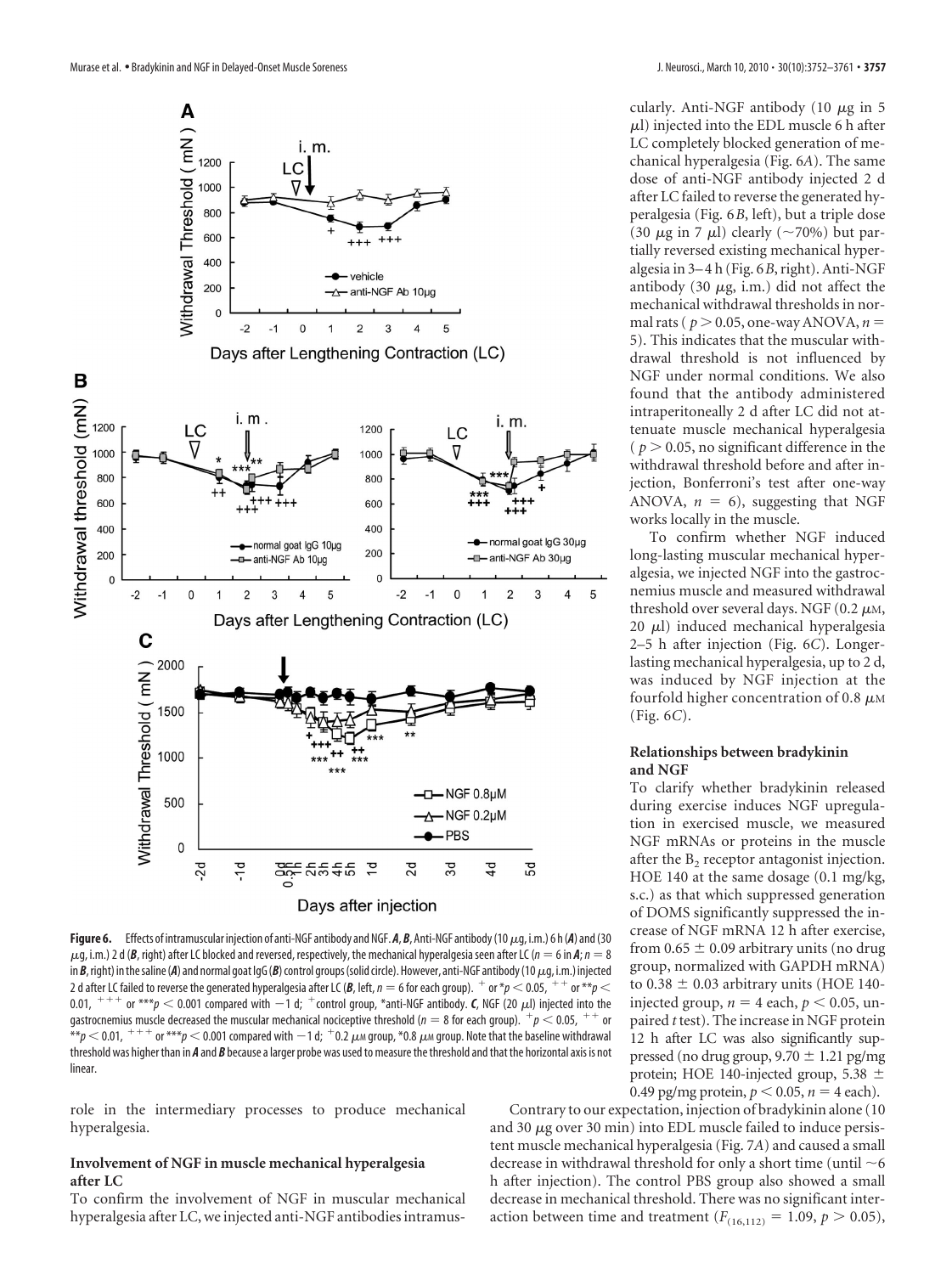

**Figure 7.** Effects of intramuscular injection of bradykinin (BK), and the combination of bradykinin and shortening contraction. *A*, BK or PBS injected into the EDL muscle tended to decrease the muscular mechanical nociceptive threshold for a short time ( $n = 6$  for bradykinin  $q$ roup,  $n = 5$  for PBS group), but there was no significant interaction between time and treatment ( $F_{(16,112)} = 1.09$ ,  $p > 0.05$ ), and no significant effect in treatment ( $F_{(2,112)} = 0.93$ ,  $p > 0.05$ 0.05, two-way ANOVA with repeated measures). Arrow, Time points for injection (on day 0).  $B$ , The combination of bradykinin and SC (BK  $+$  SC) induced muscle mechanical hyperalgesia longer than injection of bradykinin alone.  $p^+ + p < 0.01$ ,  $p^+ + p < 0.001$  compared with  $-1$  d;  $+$  PBS  $+$  SC group;  $*$ BK  $+$  SC group. Arrow, Time points for injection during shortening contraction (on day 0).  $C$ , NGF mRNA level in EDL muscle increased 12 h after BK  $+$  SC but not PBS  $+$  SC treatment (open columns) compared with the control group (CTL) (no treatment, solid column).  $**p<0.01$ ,  $n=6$  for each group.

nor was there a significant effect in treatment ( $F_{(2,112)} = 0.93$ ,  $p >$ 0.05, two-way ANOVA with repeated measures). Next, we examined whether additional shortening contraction caused mechanical hyperalgesia. We found that the combination of bradykinin injection (10  $\mu$ g over 30 min) and shortening contraction (30 min) induced longer-lasting muscle mechanical hyperalgesia (Fig. 7*B*). This amount of bradykinin combined with shortening contraction induced NGF mRNA upregulation 12 h after injection (Fig. 7*C*). Mechanical hyperalgesia was observed in the group that received PBS injection and shortening contraction, but lasted only up to 1 d after injection (Fig. 7*B*), and there was no significant NGF mRNA upregulation (Fig. 7*C*).

## **NGF sensitized nociceptors to mechanical stimulation**

Our observations that mechanical hyperalgesia was partially reversed 3–4 h after intramuscular injection of a small amount anti-NGF antibody, and that muscular mechanical hyperalgesia occurred 2 h after injection of NGF, suggested that NGF peripherally sensitized nociceptors to mechanical stimulation. To investigate this possibility, we recorded single-muscle, thin-fiber activities from the EDL muscle– common peroneal nerve preparations *in vitro* (Taguchi et al., 2005b) and examined whether NGF sensitized the mechanical sensitivity in the periphery of these preparations in a short period.

A total of 51 muscle thin fibers divided into two groups was recorded. One group received an NGF injection (0.8  $\mu$ M, 5  $\mu$ l over 5 s) near the receptive field ( $n = 25$ , NGF group), and the other group received a PBS ( $pH$  7.4, 5  $\mu$ ) injection ( $n = 26$ , PBS group) as a control. Intramuscular injection of NGF elicited weak excitation in 5 of 25 (20%) thin afferents, while that of PBS induced no excitation at all (0 of 26 fibers). The buildup of the response to NGF was relatively slow with response latencies of 1.5–24 s. The peak discharge rate ranged from 4 to 17 impulses/s with response duration of 20–180 s. Four fibers in the NGFactivated fibers were sensitive to heat ( $\sim$ 34-50°C). Before injection, the response to mechanical stimulation was stable. Ten to twenty minutes after NGF injection, thin-fiber afferents showed decreased response threshold (Fig. 8*B*,*C*) and increased response magnitude (Fig. 8*B*,*D*, NGF group) to mechanical stimulations, when compared with afferents in the PBS group (Fig. 8*A*,*C*,*D*). These changes lasted as long as observation continued (up to 120 min) (Fig. 8*B–D*). It must be mentioned that there were no differences between the groups in regard to conduction velocities (Table 1), background discharge rates during 60 s control period at three time points before the injection  $(-20, -10 \text{ min}, \text{and just})$ before injection; data not shown), incidence and threshold of the heat response (data not shown), or mechanical threshold and magnitude of the response (total number of evoked discharges during a 10 s stimulation period) (Table 1). This result demonstrates that NGF had a clear ability to sensitize muscular thin afferents to mechanical stimulation in the periphery, although it had only a weak excitation effect.

## **Discussion**

We have demonstrated that bradykinin released during exercise plays an essential role, through  $B<sub>2</sub>$  receptors, in the muscle mechanical hyperalgesia after exercise (DOMS), by showing that  $B_2$ antagonist applied shortly before exercise but not 30 min after exercise prevented the development of DOMS. Different from previous reports (Armstrong et al., 1983; Smith, 1991; Pyne, 1994), signs of inflammation and muscle damage were minimal (almost absent) in our DOMS model (Fujii et al., 2008), but mechanical hyperalgesia was clear. Furthermore, Crameri et al. (2007) reported that there was no correlation between increases of destroyed Z-lines or macrophages in the muscle and muscle tenderness in humans. Release of bradykinin during exercise was previously reported (Blais et al., 1999; Taguchi et al., 2000; Boix et al., 2002; Langberg et al., 2002), and this bradykinin was reported to be mostly kallidin-like peptide (arg-bradykinin) in the rat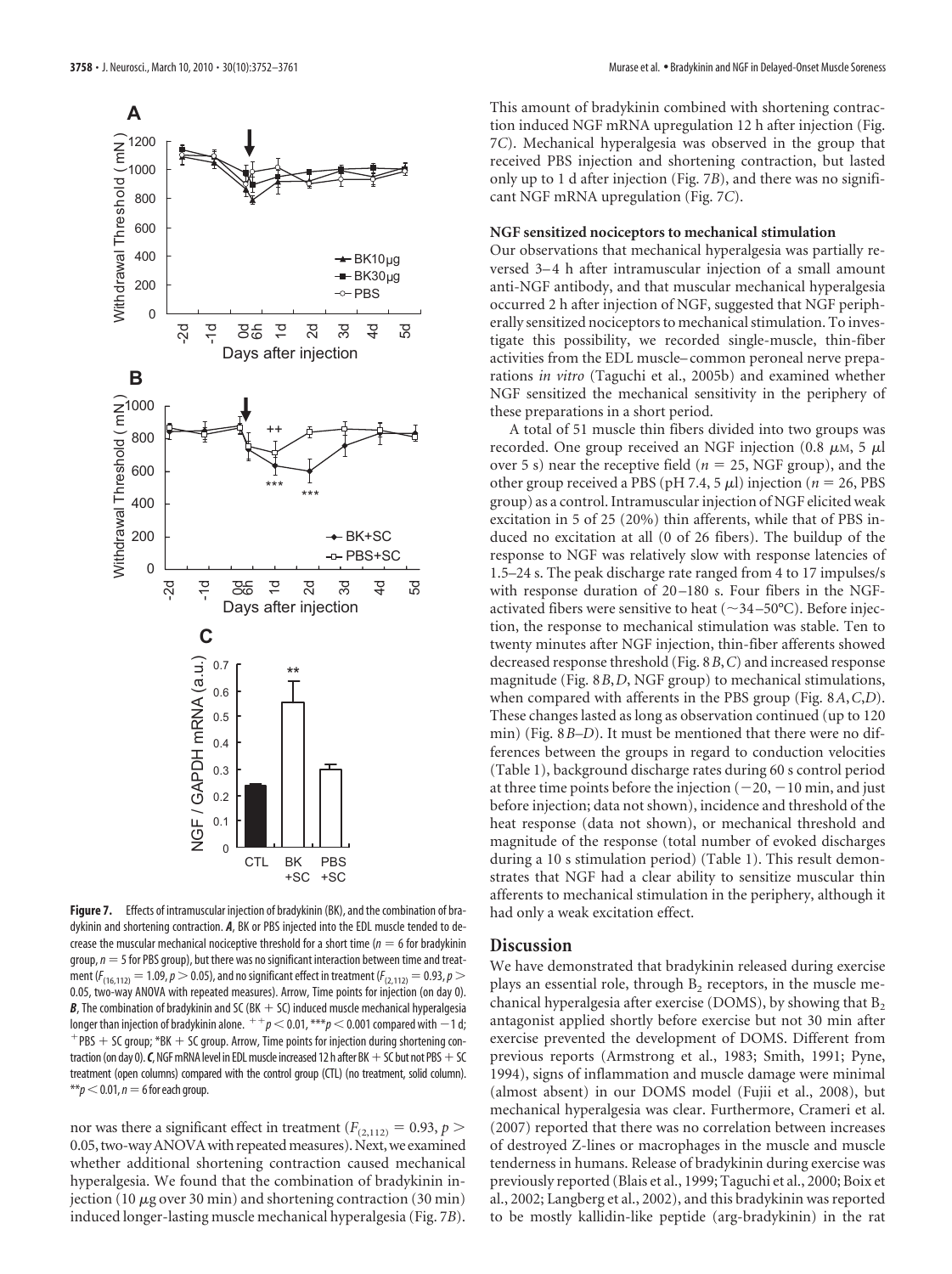

**Figure 8.** NGF-induced sensitization of C-fiber responses to mechanical stimulation. *A*, *B*, Raw recordings of single-muscle C-fiber responses (upper trace, action potentials were retouched because raw trace was too pale tosee) to mechanicalstimulation (lower trace) before and 120 min after injection of PBS (*A*) or NGF (*B*). Right inset shows the receptive field (solid circle) of the recorded fiber and NGF injection site in the EDL muscle. Shadow indicates the tendinous area, and the line at right shows the innervating nerve. Left inset shows the spike form. *C*, *D*, Summary of NGF effects on muscle thin-fiber afferent responses to mechanical stimulation. Intramuscularly injected NGF decreased the mechanical threshold (*C*) and increased the number of discharges (D) responding to the mechanical stimulation (0 – 196 mN in 10 s). Values are presented as the percentage of the averaged value of PBS group at each time point (for calculation, see Materials and Methods).  $*_p$  < 0.05,  $*_p$  < 0.01 compared with PBS group at each time point.

#### **Table 1. Mechanical threshold and response magnitude of muscle C-fiber receptors in PBS and NGF groups**

|                                               | PBS group           | NGF group           |
|-----------------------------------------------|---------------------|---------------------|
| Conduction velocity (m/s)                     | $0.58(0.45 - 0.75)$ | $0.65(0.52 - 0.79)$ |
| Mechanical threshold $(-20 \text{ min})$ (mN) | $5.9(3.9-8.9)$      | $5.9(4.0-9.3)$      |
| Response $(-20 \text{ min})$ (spikes)         | $25.8(7.4 - 38.0)$  | $28.0(8.2 - 45.1)$  |
| Mechanical threshold $(-10 \text{ min})$ (mN) | $4.5(3.5-10.6)$     | $6.2(3.0 - 17.6)$   |
| Response $(-10 \text{ min})$ (spikes)         | $19.4(6.0 - 36.2)$  | $25.0(6.7 - 40.8)$  |

Values in the table represent median (interquartile range). There were no significant differences between the PBS and NGF groups.  $-20$  and  $-10$  min, 20 and 10 min before injection, respectively.

(Boix et al., 2002). However, since bradykinin, kallidin, and kallidin-like peptide bind  $B_2$  bradykinin receptors, and  $B_2$  antagonist cannot differentially block the action of these three, here we used "bradykinin" to refer to all three of these kinins. The absence of an effect from bradykinin receptor antagonists administered after development of DOMS showed that bradykinin is not the substance that maintains mechanical hyperalgesia, which means that bradykinin is not responsible for the increased mechanical sensitivity of thin-fiber receptors after LC (Taguchi et al., 2005b).

Arg-bradykinin, which is liberated from low-molecularweight kininogen in rats (Hilgenfeldt et al., 2005), may be released from vascular endothelial cells because low-molecularweight kininogen exists only in vascular systems but not in plasma or muscle cells (Okamoto et al., 1998; Takano et al., 2000).

We found a 12 h delay in upregulation of NGF mRNA and protein after LC, which then lasted up to 2 d. In addition, anti-NGF antibody reversed mechanical hyperalgesia. IL-1 $\beta$ , IL-6, and TNF- $\alpha$ mRNAs also were upregulated, not only after LC but also after shortening contraction/stretching, but on different time courses. Anti-IL-6 antibody failed to reverse mechanical hyperalgesia after LC. Thus, these cytokines are unlikely to be responsible for mechanical hyperalgesia after LC, and NGF is considered to be the key substance in maintaining DOMS. The time course of NGF upregulation is compatible with the time course of DOMS, and delayed upregulation may explain the delayed appearance of DOMS. The importance of NGF in DOMS is also supported by the absence of upregulation of NGF after shortening contraction and stretching, which do not induce mechanical hyperalgesia. Anti-NGF antibody injected 6 h after LC completely blocked DOMS. Since the bradykinin released during exercise had already initiated theDOMS process 6 h after LC and the biological half-life of the antibody is reported to be several days (Shelton et al., 2005), NGF antibody might have continuously reversed DOMS rather than suppressing initiation of the processes that led to DOMS. Only 10  $\mu$ g of anti-NGF antibody was needed to suppress DOMS with an early injection (at 6 h after LC), but 30  $\mu$ g was needed with later injection (10  $\mu$ g was

ineffective) (Fig. 6*B*, left). The early injection might have suppressed NGF-induced NGF release, as reported in mast cells (Mazurek et al., 1986), so that a smaller amount than that used in the later injection was sufficient. In addition, dorsal root ganglion (DRG) and spinal mechanisms also might have been involved in the later phase.

The third finding of this experiment is that  $B_2$  antagonist suppressed upregulation of NGF. This observation demonstrated that bradykinin triggers upregulation of NGF through  $B_2$  receptors. However, we failed to reproduce DOMS solely by injecting bradykinin into the muscle, and we needed additional shortening contraction to induce muscular mechanical hyperalgesia for 2 d and upregulation of NGF mRNA. Mechanical hyperalgesia for 1 d after PBS plus shortening contraction might have been produced by inflammatory mediators other than NGF that were induced by inserting injection needles, since NGF mRNA upregulation was not observed 12 h after injection. Thus, these data suggest that bradykinin is essential, though not satisfactory, to induce NGF upregulation and lasting mechanical hyperalgesia after LC.

It is well known that inflammatory cells such as macrophages and mast cells produce NGF (Woolf et al., 1996). However, these cells cannot be responsible for NGF production because they did not infiltrate the exercised muscle in this model (Fujii et al., 2008). Since myocytes express  $B_2$  receptors (Figueroa et al., 1996;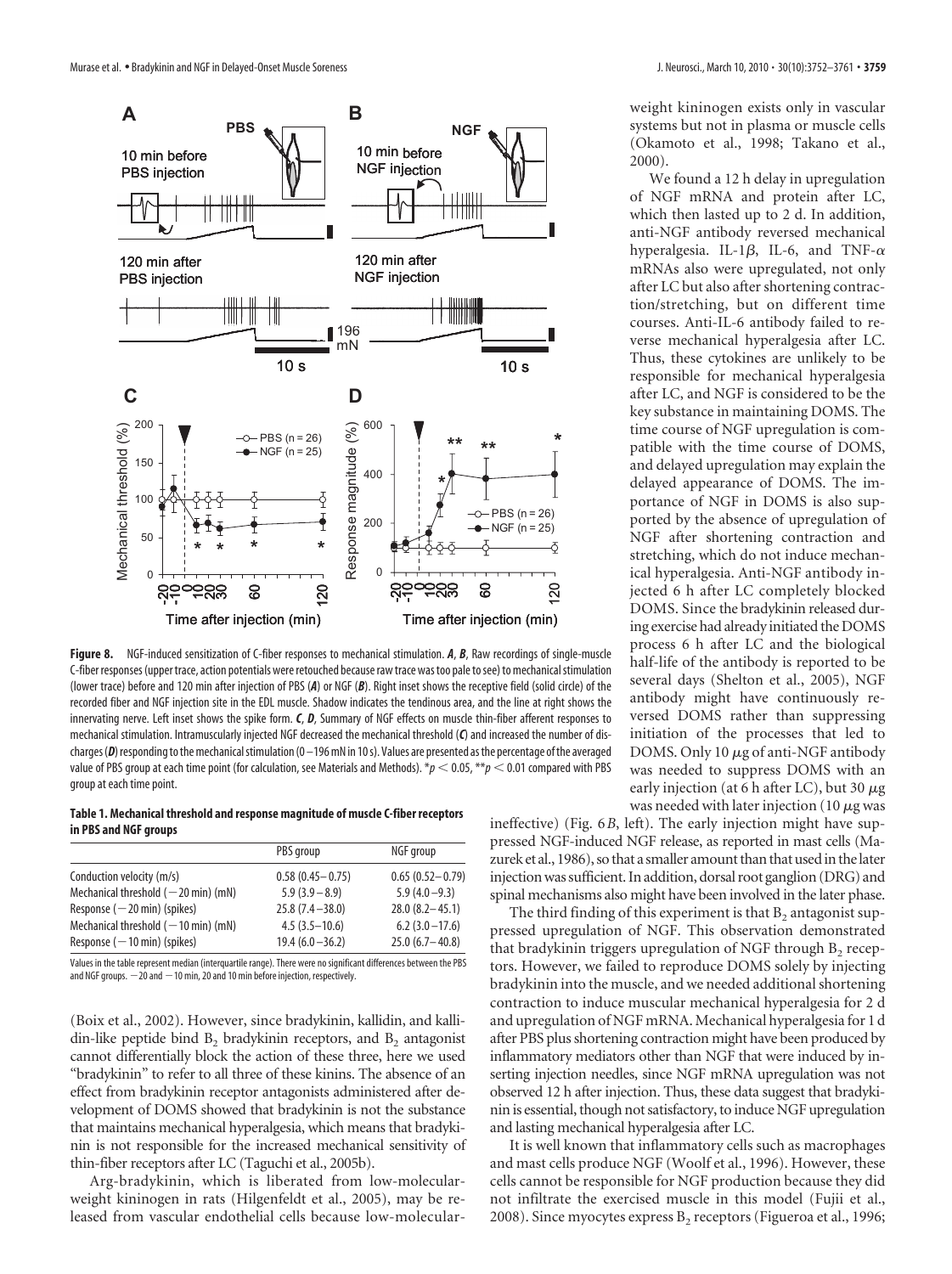Rabito et al., 1996) and can produce NGF (Turrini et al., 2002; Toti et al., 2003), myocytes themselves might produce NGF in this model. This point needs to be clarified. The intracellular mechanisms through which bradykinin induces NGF production also need to be clarified. NGF upregulation might be mediated by nuclear factor (NF)- $\kappa$ B because B<sub>2</sub> receptor activated NF- $\kappa$ B via Ras/Raf/ERK (extracellular signal-regulated kinase) pathway in human airway epithelial cells (Chen et al., 2004) and in fibroblasts (Pan et al., 1996; Lee et al., 2008).

We also showed that rat NGF induced mechanical hyperalgesia and sensitized muscular thin-fiber afferents (majority were C-fibers) in rats. A previous report already showed a hyperalgesic effect and sensitization of A-delta fiber afferents in rats by human NGF, but not by rat NGF (Mann et al., 2006). The reason Mann et al. (2006) did not see any effect with rat NGF is not clear. Hoheisel et al. (2005) showed excitation by NGF in high-threshold mechanoreceptors, but failed to show mechanical sensitization. The observation period (up to 15 min) might have been too short to detect sensitization.

NGF is known to induce hyperalgesia in a short period by peripherally sensitizing nociceptors (Lewin et al., 1993; Pezet and McMahon, 2006) and also later by changing expression of neurotransmitter/modulators and ion channels in DRGs (Leslie et al., 1995; Fjell et al., 1999; Mamet et al., 2002; Obata et al., 2005; Zhang et al., 2005; Pezet and McMahon, 2006). Heat hyperalgesia appears rapidly, and thus might be induced by transient receptor potential vanilloid subfamily member 1 (TRPV1) sensitization (Shu and Mendell, 1999) and/or their rapid trafficking to the surface membrane of nociceptors (Zhang et al., 2005). NGF also caused mechanical hyperalgesia, although after a longer latency than heat hyperalgesia (Lewin et al., 1993). Receptors/channels are upregulated by NGF transported to DRGs, and then are orthogradely transported to central and peripheral afferent terminals, where at the latter they play some role in sensitization of nociceptors. This mechanism might be involved in mechanical hyperalgesia after LC in the later phase. However, the quick reversal of LC-induced mechanical hyperalgesia in 3–4 h after antibody injection and quick sensitization of muscular nociceptor responses to mechanical stimulation by NGF *in vitro* in 10-20 min suggest that NGF also sensitizes nociceptors to mechanical stimulation peripherally without processes in DRGs. This might be induced by modifying actions of TRP channels and acid-sensing ion channels, considering the report of Fujii et al. (2008) that showed antagonists for these channels reversed DOMS.

The appearance of cytokines in plasma or in the tissues (e.g., nerves, muscles, and bones) has been reported in work-related musculoskeletal disorders in humans (Carp et al., 2007) and in animal models (Barbe et al., 2003). However, the causal relationships among cytokines, pain, and other changes have not been analyzed. As to the role of cytokines, Dina et al. (2008) reported an interesting mechanism in which IL-6, after acutely inducing mechanical hyperalgesia, primes later prolongation of muscle mechanical hyperalgesia induced by another agent. In our present results, upregulation of IL-6 was observed at some time points, but anti-IL-6 antibody failed to reverse the developed mechanical hyperalgesia after LC. Thus, IL-6 cannot be responsible for maintaining mechanical hyperalgesia in our model. Whether the priming effect of IL-6 reported by Dina et al. (2008) exists in this model is not known, but it is known that DOMS becomes less severe or does not occur when LC is repeated after some interval (adaptation) (Clarkson et al., 1987).

In the present experiment, DOMS was reversed by injecting anti-NGF antibody into the muscle in a short period and NGFsensitized nociceptor responses in the excised preparation. Thus, mechanical hyperalgesia in this model was considered to be of mainly peripheral origin. However, the existence of central sensitization has also been suggested in DOMS (Gibson et al., 2006). Involvement of the descending facilitatory system (Tillu et al., 2008) in long-lasting muscular mechanical hyperalgesia induced by repeated acid injection into the muscle (Sluka et al., 2001), and involvement of NMDA receptors and substance P receptors in the spinal cord in myositis (Hoheisel et al., 1997) have been suggested. Similar mechanisms might be involved in DOMS.

Conditions with muscular mechanical hyperalgesia, such as myofascial pain syndrome, are quite common in the general population. However, their mechanisms are not well understood and reliable treatments are lacking. Hyperalgesic muscle after LC is reported to contain taut band-like muscle hardening and a sensitive spot (Itoh and Kawakita, 2002; Itoh et al., 2004), which are typical in myofascial pain syndrome (Russell and Bieber, 2006). Thus, the present findings may provide new insight into not only the mechanism of DOMS but also the peripheral mechanism of muscular mechanical hyperalgesia in pathological conditions.

#### **References**

- Amano T, Yamakuni T, Okabe N, Sakimura K, Takahashi Y (1991) Production of nerve growth-factor in rat skeletal-muscle. Neurosci Lett 132:5–7.
- Armstrong RB (1984) Mechanisms of exercise-induced delayed onset muscular soreness. Med Sci Sports Exerc 16:529 –538.
- Armstrong RB, Ogilvie RW, Schwane JA (1983) Eccentric exercise-induced injury to rat skeletal-muscle. J Appl Physiol 54:80 –93.
- Baker MD (2005) Protein kinase C mediates up-regulation of tetrodotoxinresistant, persistent Na+ current in rat and mouse sensory neurones. J Physiol 567:851–867.
- Bao G, Qadri F, Stauss B, Stauss H, Gohlke P, Unger T (1991) HOE-140, a new highly potent and long-acting bradykinin antagonist in conscious rats. Eur J Pharmacol 200:179 –182.
- Barbe MF, Barr AE, Gorzelany I, Amin M, Gaughan JP, Safadi FF (2003) Chronic repetitive reaching and grasping results in decreased motor performance and widespread tissue responses in a rat model of MSD. J Orthop Res 21:167–176.
- Blais C Jr, Adam A, Massicotte D, Péronnet F (1999) Increase in blood bradykinin concentration after eccentric weight-training exercise in men. J Appl Physiol 87:1197–1201.
- Boix F, Rosenborg L, Hilgenfeldt U, Knardahl S (2002) Contraction-related factors affect the concentration of a kallidin-like peptide in rat muscle tissue. J Physiol 544:127–136.
- Carp SJ, Barbe MF, Winter KA, Amin M, Barr AE (2007) Inflammatory biomarkers increase with severity of upper-extremity overuse disorders. Clin Sci 112:305–314.
- Chen BC, Yu CC, Lei HC, Chang MS, Hsu MJ, Huang CL, Chen MC, Sheu JR, Chen TF, Chen TL, Inoue H, Lin CH (2004) Bradykinin B2 receptor mediates NF-kappa B activation and cyclooxygenase-2 expression via the Ras/Raf-1/ERK pathway in human airway epithelial cells. J Immunol 173:5219 –5228.
- Cheung K, Hume P, Maxwell L (2003) Delayed onset muscle soreness treatment strategies and performance factors. Sports Med 33:145–164.
- Clarkson PM, Byrnes WC, Gillisson E, Harper E (1987) Adaptation to exercise-induced muscle damage. Clin Sci 73:383–386.
- Crameri RM, Aagaard P, Qvortrup K, Langberg H, Olesen J, Kjaer M (2007) Myofibre damage in human skeletal muscle: effects of electrical stimulation versus voluntary contraction. J Physiol 583:365–380.
- Dina OA, Green PG, Levine JD (2008) Role of interleukin-6 in chronic muscle hyperalgesic priming. Neuroscience 152:521–525.
- Ferreira SH, Lorenzetti BB, Poole S (1993) Bradykinin initiates cytokinemediated inflammatory hyperalgesia. Br J Pharmacol 110:1227–1231.
- Figueroa CD, Dietze G, MullerEsterl W (1996) Immunolocalization of bradykinin B-2 receptors on skeletal muscle cells. Diabetes [Suppl] 45:S24 –S28.
- Fjell J, Cummins TR, Davis BM, Albers KM, Fried K, Waxman SG, Black JA (1999) Sodium channel expression in NGF-overexpressing transgenic mice. J Neurosci Res 57:39 –47.
- Fox A, Wotherspoon G, McNair K, Hudson L, Patel S, Gentry C, Winter J (2003) Regulation and function of spinal and peripheral neuronal B-1 bradykinin receptors in inflammatory mechanical hyperalgesia. Pain 104:683–691.
- Fujii Y, Ozaki N, Taguchi T, Mizumura K, Furukawa K, Sugiura Y (2008)